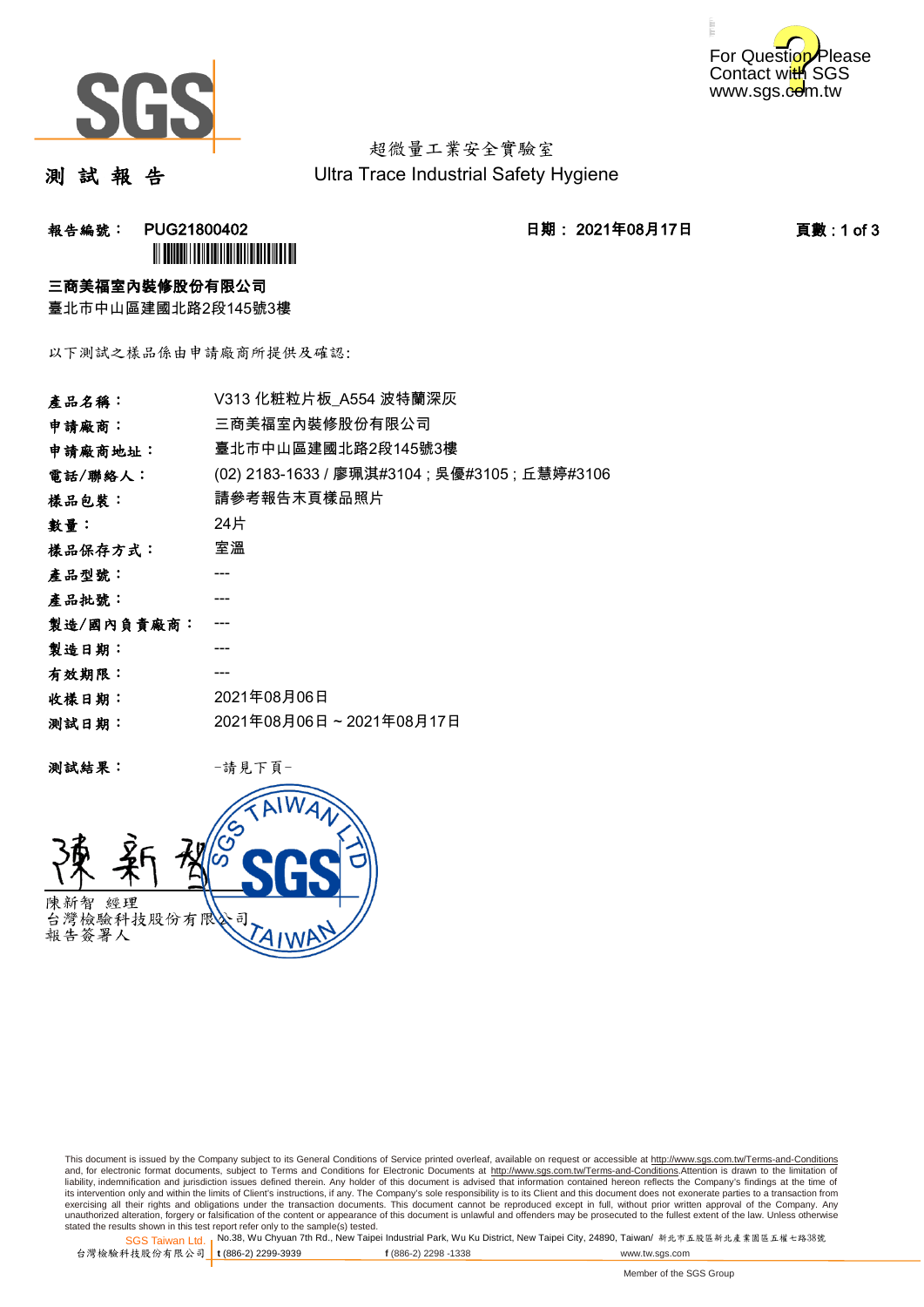

#### 超微量工業安全實驗室 Ultra Trace Industrial Safety Hygiene

測 試 報 告

## **報告編號: PUG21800402 日期: 2021年08月17日 頁數:2 of 3 ÌN BUGAL III DE LA BILIANA DE LA BILIANA DE**

## 三商美福室內裝修股份有限公司

臺北市中山區建國北路2段145號3樓

#### 測試結果:

| 测試項目      | CAS NO.   | 测試方法                                | 測試<br>結果 | 定量/偵測<br>極限 | 單位   |
|-----------|-----------|-------------------------------------|----------|-------------|------|
| 甲醛釋出量-平均值 | $50-00-0$ | 本測試參考CNS2215,以分光光度計 <br>(UV/VIS)檢測。 | 0.921    | 0.0290      | mg/L |
| 甲醛釋出量-最大值 | $50-00-0$ | 本測試參考CNS2215,以分光光度計<br>(UV/VIS)檢測。  | 0.928    | 0.0290      | mg/L |

備註:

1.測試報告僅就委託者之委託事項提供測試結果,不對產品合法性做判斷。

2.本測試報告之所有檢驗內容,均依委託事項執行檢驗,如有不實,願意承擔完全責任。

3. 本報告不得分離,分離使用無效。

4.若該測試項目屬於定量分析則以「定量極限」表示;若該測試項目屬於定性分析則以「偵測極限」表示。

6.甲醛釋出量: 5.低於定量極限/偵測極限之測定值以「N.D.」或「 陰性」表示。微生物測試低於定量極限以「<定量極限值」表示。

| 記號         | 甲醛釋出量平均值 | 甲醛釋出量最大值 |
|------------|----------|----------|
|            | $0.3$ 以下 | 0.4以下    |
| <b>۲</b> ۰ | $0.5$ 以下 | $0.7$ 以下 |
| ່າ         | $1.5$ 以下 | $2.1$ 以下 |

- END -

This document is issued by the Company subject to its General Conditions of Service printed overleaf, available on request or accessible at http://www.sgs.com.tw/Terms-and-Conditions and, for electronic format documents, subject to Terms and Conditions for Electronic Documents at http://www.sgs.com.tw/Terms-and-Conditions.Attention is drawn to the limitation of liability, indemnification and jurisdiction issues defined therein. Any holder of this document is advised that information contained hereon reflects the Company's findings at the time of<br>its intervention only and within t exercising all their rights and obligations under the transaction documents. This document cannot be reproduced except in full, without prior written approval of the Company. Any<br>unauthorized alteration, forgery or falsifi

SGS Taiwan Ltd. 1 stated the results shown in this test report refer only to the sample(s) tested.<br>Stated the results shown in this test report refer only to the sample(s) tested.

台灣檢驗科技股份有限公司

**t** (886-2) 2299-3939 **f** (886-2) 2298 -1338 www.tw.sgs.com